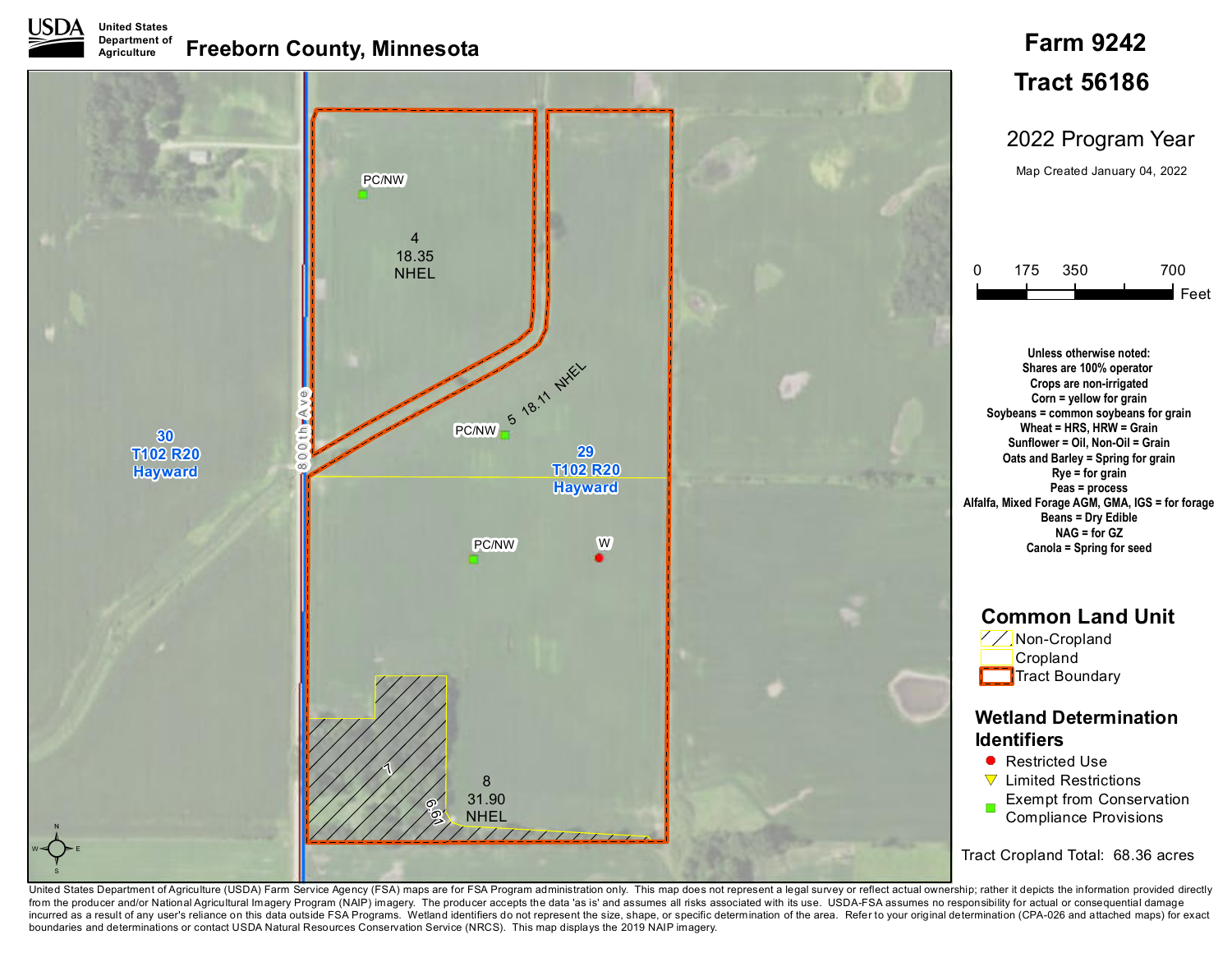|                      |                                    | <b>FARM: 9242</b>                |
|----------------------|------------------------------------|----------------------------------|
| <b>Minnesota</b>     | U.S. Department of Agriculture     | <b>Prepared:</b> 4/6/22 11:34 AM |
| <b>Freeborn</b>      | <b>Farm Service Agency</b>         | Crop Year: 2022                  |
| Report ID: FSA-156EZ | <b>Abbreviated 156 Farm Record</b> | <b>Page:</b> 1 of 2              |

**DISCLAIMER: This is data extracted from the web farm database. Because of potential messaging failures in MIDAS, this data is not guaranteed to be an accurate and complete representation of data contained in the MIDAS system, which is the system of record for Farm Records.**

| <b>Operator Name</b>                   | <b>Farm Identifier</b>       | <b>Recon Number</b> |
|----------------------------------------|------------------------------|---------------------|
| YOST, DEVIN A                          | comb. of 6186 & 9241 in 2010 | 2010 - 123          |
| <b>Farms Associated with Operator:</b> |                              |                     |

**ARC/PLC G/I/F Eligibility:** Eligible

## **CRP Contract Number(s):** None

| <b>Farmland</b>                                                                                                                                                                                   | Cropland                        | <b>DCP</b><br>Cropland                  | WBP                                     | WRP                        | <b>EWP</b>                                     |                      | <b>CRP</b><br>Cropland | <b>GRP</b>            | Farm<br><b>Status</b>  | Number of<br><b>Tracts</b> |  |  |  |
|---------------------------------------------------------------------------------------------------------------------------------------------------------------------------------------------------|---------------------------------|-----------------------------------------|-----------------------------------------|----------------------------|------------------------------------------------|----------------------|------------------------|-----------------------|------------------------|----------------------------|--|--|--|
| 74.97                                                                                                                                                                                             | 68.36                           | 68.36                                   | 0.0                                     | 0.0                        | 0.0                                            |                      | 0.0                    | 0.0                   | Active                 | 1                          |  |  |  |
| <b>State</b><br><b>Conservation</b>                                                                                                                                                               | Other<br><b>Conservation</b>    | <b>Effective</b><br><b>DCP Cropland</b> | <b>Double</b><br>Cropped                |                            | <b>MPL/FWP</b>                                 | <b>Native</b><br>Sod |                        |                       |                        |                            |  |  |  |
| 0.0                                                                                                                                                                                               | 0.0                             | 68.36                                   | 0.0                                     |                            | 0.0                                            | 0.0                  |                        |                       |                        |                            |  |  |  |
| <b>ARC/PLC</b>                                                                                                                                                                                    |                                 |                                         |                                         |                            |                                                |                      |                        |                       |                        |                            |  |  |  |
| <b>PLC</b>                                                                                                                                                                                        |                                 | ARC-CO                                  | <b>ARC-IC</b>                           |                            |                                                | <b>PLC-Default</b>   |                        | <b>ARC-CO-Default</b> |                        | <b>ARC-IC-Default</b>      |  |  |  |
| CORN, SOYBN                                                                                                                                                                                       |                                 | <b>NONE</b>                             |                                         | <b>NONE</b>                |                                                | <b>NONE</b>          |                        | <b>NONE</b>           |                        | <b>NONE</b>                |  |  |  |
| Crop                                                                                                                                                                                              |                                 | <b>Base</b><br>Acreage                  |                                         | <b>PLC</b><br>Yield        | <b>CCC-505</b><br><b>CRP Reduction</b>         |                      | <b>HIP</b>             |                       |                        |                            |  |  |  |
| <b>CORN</b>                                                                                                                                                                                       |                                 | 51.38                                   |                                         | 149                        |                                                | 0.00                 |                        |                       |                        |                            |  |  |  |
| <b>SOYBEANS</b>                                                                                                                                                                                   |                                 | 16.98                                   |                                         | 35                         |                                                | 0.00                 |                        |                       |                        |                            |  |  |  |
| <b>Total Base Acres:</b>                                                                                                                                                                          |                                 | 68.36                                   |                                         |                            |                                                |                      |                        |                       |                        |                            |  |  |  |
| Tract Number: 56186<br>Description NW4SW4 SW4NW4 S29/Hayward Twp<br>Freeborn, MN<br><b>ANSI Physical Location: Freeborn, MN</b><br><b>FSA Physical Location:</b><br><b>BIA Range Unit Number:</b> |                                 |                                         |                                         |                            |                                                |                      |                        |                       |                        |                            |  |  |  |
|                                                                                                                                                                                                   |                                 |                                         |                                         |                            |                                                |                      |                        |                       |                        | <b>Recon Number</b>        |  |  |  |
| <b>HEL Status:</b> NHEL: no agricultural commodity planted on undetermined fields<br><b>Wetland Status:</b><br>Tract contains a wetland or farmed wetland                                         |                                 |                                         |                                         |                            |                                                |                      |                        |                       |                        | $2012 - 91$                |  |  |  |
| <b>WL Violations:</b>                                                                                                                                                                             | None                            |                                         |                                         |                            |                                                |                      |                        |                       |                        |                            |  |  |  |
| Farmland                                                                                                                                                                                          | Cropland                        | <b>DCP Cropland</b>                     |                                         | <b>WBP</b>                 |                                                | <b>WRP</b>           | <b>EWP</b>             |                       | <b>CRP</b><br>Cropland | <b>GRP</b>                 |  |  |  |
| 74.97                                                                                                                                                                                             | 68.36                           | 68.36                                   |                                         | 0.0                        |                                                | 0.0                  | 0.0                    |                       | 0.0                    | 0.0                        |  |  |  |
| <b>State</b><br>Conservation                                                                                                                                                                      | Other<br><b>Conservation</b>    |                                         | <b>Effective</b><br><b>DCP Cropland</b> |                            | <b>Double</b><br><b>Cropped</b>                |                      | <b>MPL/FWP</b>         |                       | <b>Native</b><br>Sod   |                            |  |  |  |
| 0.0                                                                                                                                                                                               | 0.0                             |                                         | 68.36                                   |                            | 0.0                                            |                      | 0.0                    |                       | 0.0                    |                            |  |  |  |
| Crop<br><b>CORN</b>                                                                                                                                                                               | <b>Base</b><br>Acreage<br>51.38 |                                         |                                         | <b>PLC</b><br>Yield<br>149 | <b>CCC-505</b><br><b>CRP Reduction</b><br>0.00 |                      |                        |                       |                        |                            |  |  |  |
|                                                                                                                                                                                                   |                                 |                                         |                                         |                            |                                                |                      |                        |                       |                        |                            |  |  |  |

**Total Base Acres:** 68.36

SOYBEANS 16.98 35 0.00